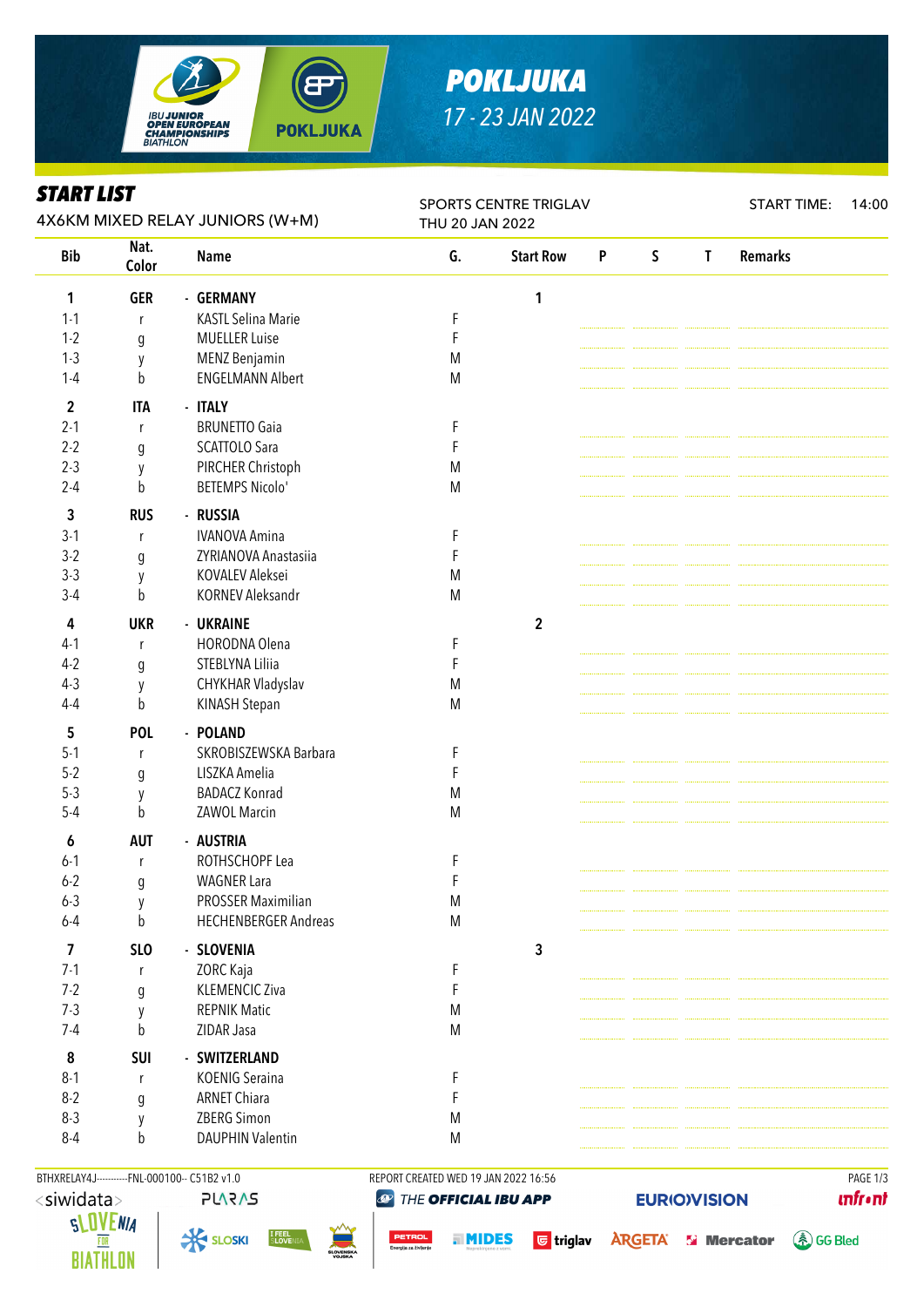

## *POKLJUKA 17 - 23 JAN 2022*

#### *START LIST*

| ƏIAKI LIƏI<br>4X6KM MIXED RELAY JUNIORS (W+M) |                  |                                | <b>SPORTS CENTRE TRIGLAV</b><br>THU 20 JAN 2022 |                  |   |             |              | <b>START TIME:</b> | 14:00 |
|-----------------------------------------------|------------------|--------------------------------|-------------------------------------------------|------------------|---|-------------|--------------|--------------------|-------|
| <b>Bib</b>                                    | Nat.<br>Color    | <b>Name</b>                    | G.                                              | <b>Start Row</b> | P | $\mathsf S$ | $\mathsf{T}$ | <b>Remarks</b>     |       |
| 9                                             | <b>CZE</b>       | - CZECH REPUBLIC               |                                                 |                  |   |             |              |                    |       |
| $9 - 1$                                       | r                | MASARIKOVA Gabriela            | F                                               |                  |   |             |              |                    |       |
| $9 - 2$                                       | $\mathfrak g$    | JANDOVA Tereza                 | F                                               |                  |   |             |              |                    |       |
| $9 - 3$                                       | у                | MANEK Ondrej                   | M                                               |                  |   |             |              |                    |       |
| $9 - 4$                                       | b                | <b>MARECEK Jonas</b>           | M                                               |                  |   |             |              |                    |       |
| 10                                            | <b>EST</b>       | - ESTONIA                      |                                                 | 4                |   |             |              |                    |       |
| $10-1$                                        | r                | HEINSOO Demi                   | F                                               |                  |   |             |              |                    |       |
| $10-2$                                        | g                | BALABANOVA Sofiya              | F                                               |                  |   |             |              |                    |       |
| $10-3$                                        | y                | <b>EPNER Markus Rene</b>       | M                                               |                  |   |             |              |                    |       |
| $10 - 4$                                      | b                | PERV Joosep                    | M                                               |                  |   |             |              |                    |       |
| 11                                            | <b>BUL</b>       | - BULGARIA                     |                                                 |                  |   |             |              |                    |       |
| $11 - 1$                                      | r                | DIMITROVA Valentina            | F                                               |                  |   |             |              |                    |       |
| $11-2$                                        | g                | <b>HRISTOVA Lora</b>           | F                                               |                  |   |             |              |                    |       |
| $11-3$                                        | y                | <b>ZASHEV Vasil</b>            | M                                               |                  |   |             |              |                    |       |
| $11 - 4$                                      | b                | <b>TODEV Blagoy</b>            | M                                               |                  |   |             |              |                    |       |
|                                               |                  | - SLOVAKIA                     |                                                 |                  |   |             |              |                    |       |
| 12                                            | <b>SVK</b>       |                                |                                                 |                  |   |             |              |                    |       |
| $12 - 1$                                      | r                | KAPUSTOVA Ema                  | F                                               |                  |   |             |              |                    |       |
| $12 - 2$                                      | $\boldsymbol{g}$ | REMENOVA Maria                 | F                                               |                  |   |             |              |                    |       |
| $12-3$                                        | у                | <b>BORGULA Jakub</b>           | M<br>${\sf M}$                                  |                  |   |             |              |                    |       |
| $12 - 4$                                      | b                | <b>BELICAJ Benjamin</b>        |                                                 |                  |   |             |              |                    |       |
| 13                                            | <b>ROU</b>       | - ROMANIA                      |                                                 | 5                |   |             |              |                    |       |
| $13-1$                                        | r                | <b>PUSCARIU Dorina</b>         | F                                               |                  |   |             |              |                    |       |
| $13-2$                                        | g                | <b>ANDRAS Vivien-Bernadett</b> | F                                               |                  |   |             |              |                    |       |
| $13-3$                                        | y                | <b>GRUMEZA Robert</b>          | M                                               |                  |   |             |              |                    |       |
| $13-4$                                        | b                | <b>FOLEA David</b>             | M                                               |                  |   |             |              |                    |       |
| 14                                            | <b>GRE</b>       | - GREECE                       |                                                 |                  |   |             |              |                    |       |
| $14-1$                                        | r                | <b>TSIARKA Maria</b>           | F                                               |                  |   |             |              |                    |       |
| $14-2$                                        | g                | <b>BELLI Maria</b>             | F                                               |                  |   |             |              |                    |       |
| $14-3$                                        | y                | <b>METSIOS Konstantinos</b>    | M                                               |                  |   |             |              |                    |       |
| $14-4$                                        | b                | <b>ROSENLIS Vasileios</b>      | M                                               |                  |   |             |              |                    |       |
| 15                                            | <b>BIH</b>       | - BOSNIA AND HERZEGOVINA       |                                                 |                  |   |             |              |                    |       |
| $15-1$                                        | r                | PLAKALOVIC Sara                | F                                               |                  |   |             |              |                    |       |
| $15-2$                                        | g                | VOJINOVIC Anastasija           | F                                               |                  |   |             |              |                    |       |
| $15-3$                                        | y                | <b>VUKOVIC Aleksa</b>          | M                                               |                  |   |             |              |                    |       |
| $15 - 4$                                      | b                | <b>BILINAC Nikola</b>          | M                                               |                  |   |             |              |                    |       |
| 16                                            | <b>SRB</b>       | - SERBIA                       |                                                 | 6                |   |             |              |                    |       |
| $16-1$                                        | r                | <b>HODZIC Dzenana</b>          | F                                               |                  |   |             |              |                    |       |
| $16 - 2$                                      | g                | CUPOVIC Isidora                | F                                               |                  |   |             |              |                    |       |
| $16 - 3$                                      | y                | <b>DJORDJEVIC Milos</b>        | M                                               |                  |   |             |              |                    |       |
| $16 - 4$                                      | b                | <b>HODZIC Said</b>             | M                                               |                  |   |             |              |                    |       |
|                                               |                  |                                |                                                 |                  |   |             |              |                    |       |





BTHXRELAY4J----------FNL-000100-- C51B2 v1.0 REPORT CREATED WED 19 JAN 2022 16:56 PAGE 2/3 THE OFFICIAL IBU APP

**unfront** 

**4 GG Bled** 

**EURIO)VISION** 

**a MIDES** G triglav ARGETA **S' Mercator**